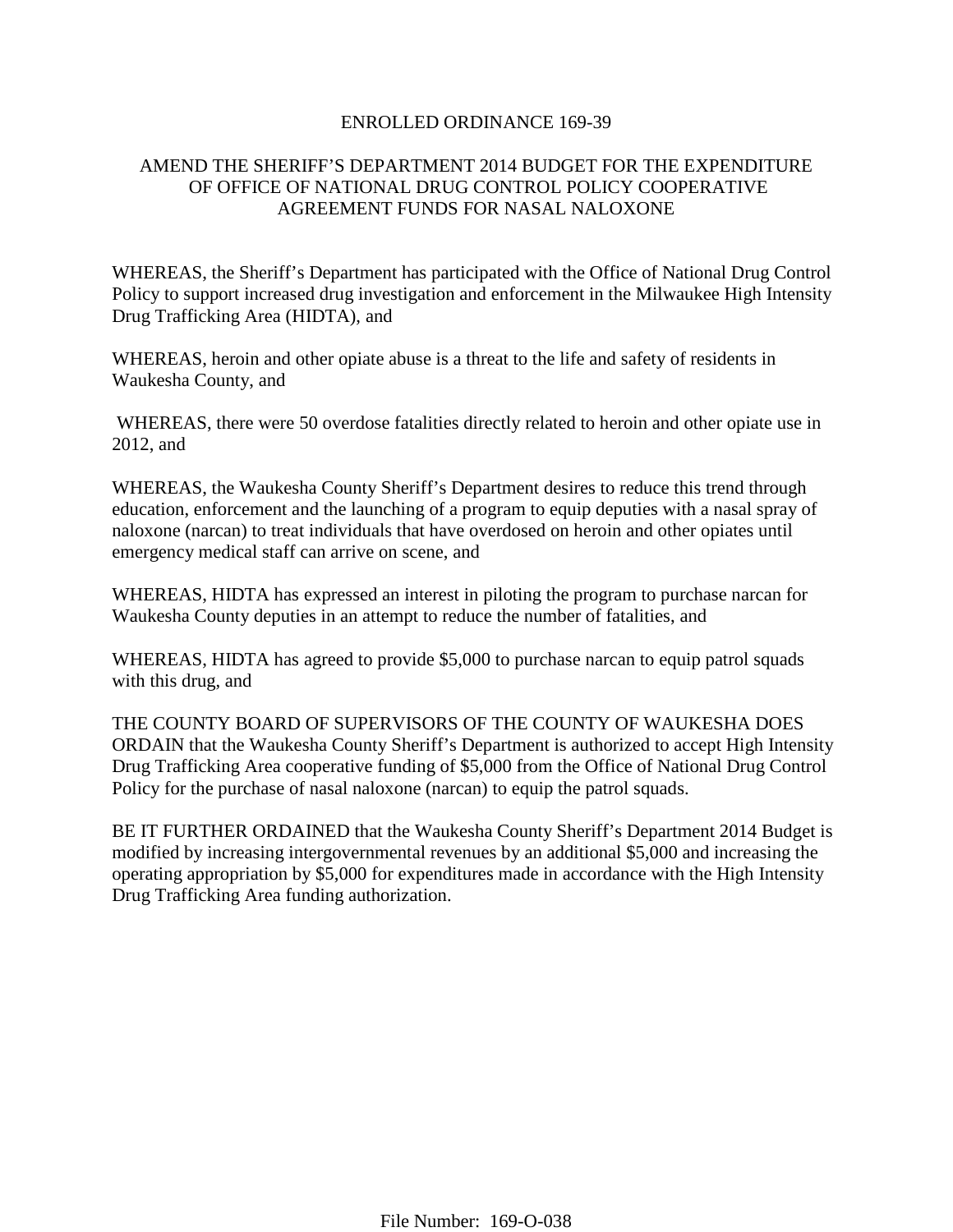## **FISCAL NOTE**

### AMEND THE SHERIFF'S DEPARTMENT 2014 BUDGET FOR THE EXPENDITURE OF OFFICE OF NATIONAL DRUG CONTROL POLICY COOPERATIVE AGREEMENT FUNDS FOR NASAL NALOXONE

This ordinance authorizes the Waukesha County Sheriff's Department to accept High Intensity Drug Trafficking Area cooperative funding in the amount of \$5,000 from the Office of National Drug Control Policy. This amount will be used to fund a two year Nasal Naloxone (Narcan) pilot program, under which trained deputies will be equipped with drug kits to treat overdoses of heroin or other opiates. Fifty kits would be purchased at a cost of \$100 each. The Department plans to conduct training by volunteer medical professionals during normal shifts to mitigate additional costs. 2013 Wisconsin Act 200 provides immunity from civil or criminal liability for properly trained law enforcement officers administering this drug to persons they believe to be undergoing an overdose.

Upon completion of the pilot period, the Department will make a determination of whether to continue the program; at which time they will pursue continued funding or absorb the cost in future operating budgets.

Lauvence M. Dull

Lawrence M. Dahl Accounting Services Manager

BAJ #2014-00005349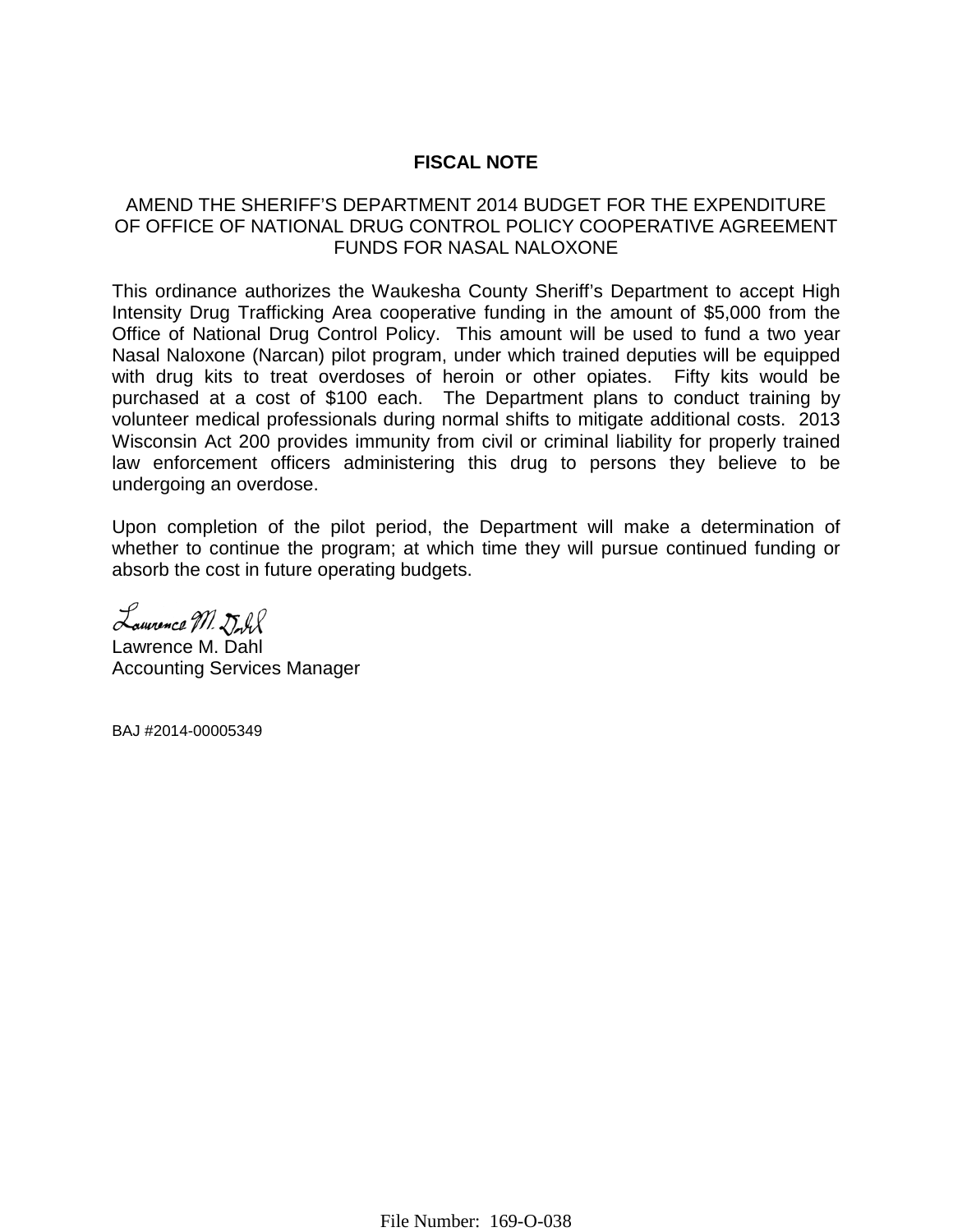### AMEND THE SHERIFF'S DEPARTMENT 2014 BUDGET FOR THE EXPENDITURE OF OFFICE OF NATIONAL DRUG CONTROL POLICY COOPERATIVE AGREEMENT FUNDS FOR NASAL NALOXONE

Approved By: Judiciary & Law Enforcement Committee

Péter M. Wolff. Chair

im Batzko

Janel Brandti

soul Michael A. Crowley

mmina athleen M. Cummings

obert L. Kolb

Carl Pettis

Approved By: **Finance Committee** 

mes QV

Ames A. Heinrich, Chair

Eric Highum

**Richard Morris** 

Larry Nelson

 $\iota\mathcal{U}$ 

Duane E. Paulson

**Steve Whittow** 

William J. Zaborowski

The foregoing legislation adopted by the County Board of Supervisors of Waukesha County, Wisconsin, was presented to the County Executive on:

<u>Willis Ransch</u> Date:

The foregoing legislation adopted by the County Board of Supervisors of Waukesha County, Wisconsin, is hereby:

Approved: Vetoed:

Date:

Daniel P. Vrakas, County Executive

169-O-038